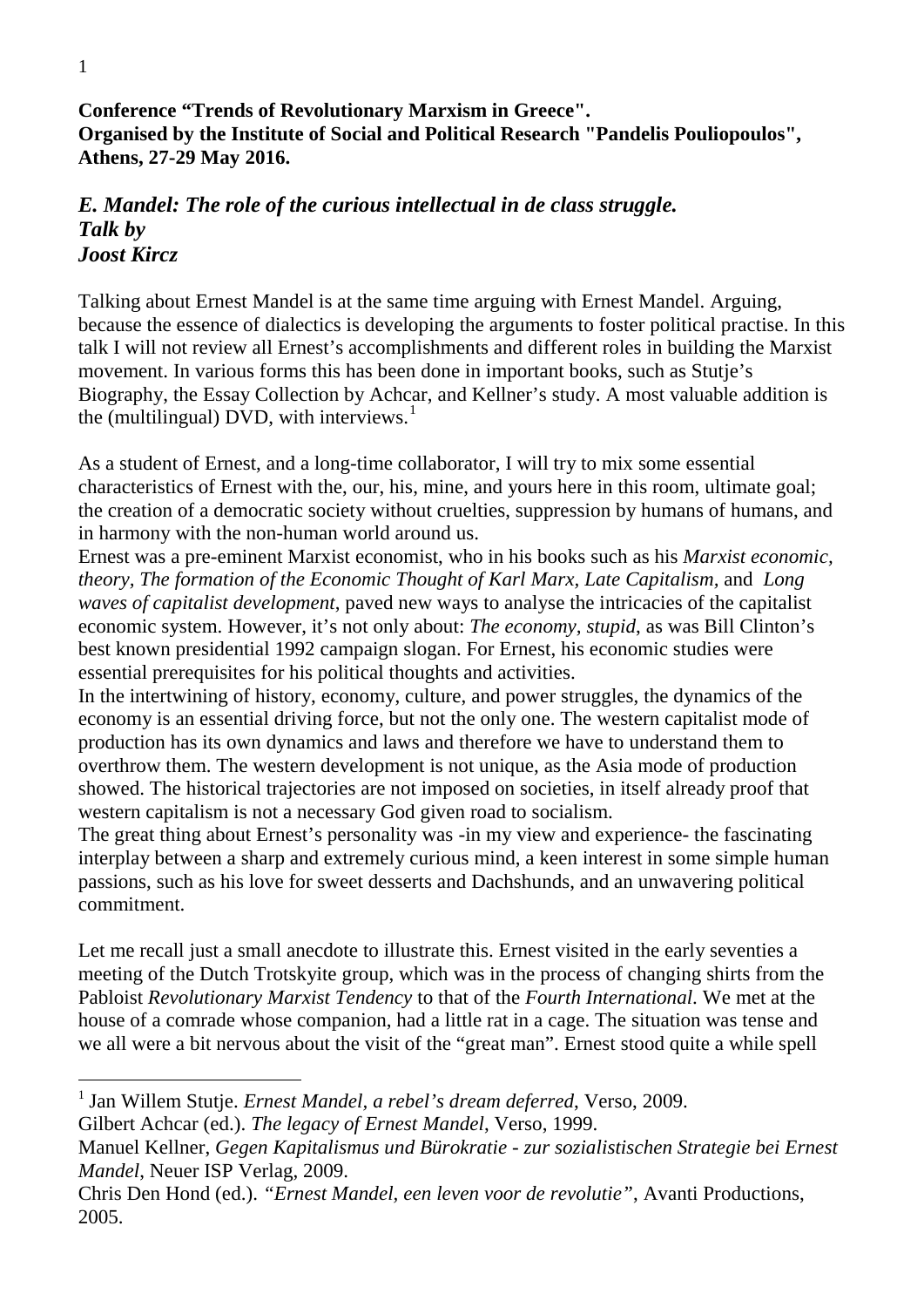bound in front of the cage, "look!,he shouted, he is cleaning his nose", "look at him!" Only after some grumbles from the audience he changed compassion and started to talk about the brilliant future ahead in building the FI on the waves after 1968 and the colonial revolutions. Ernest's enthusiasm and eloquence, combined with his broad intellectual outreach, and optimism was, in my view crucial.

This typical combination of knowledge and passion was one of Mandel's main characteristics. Unfortunately, this revolutionary hope often overshadowed the flip side: the brutal reality of daily life and the tardiness of social changes. This can be clearly seen in Mandel's unwavering hope, and hence believe, in the political powers hidden in the East-European proletariat that would allow for a political revolution after Stalinism.

To discuss Ernest's role in history, we have to mill over the old discussion on the role of the individual in history. Within Marxist circles this discussion started with a famous paper by Plekhanov in 1898, 'On the Role of the Individual in History'.<sup>[2](#page-1-0)</sup>

Plekhanov is the first Marxist who systematically argues against the historians who see important individuals -great man- as essential for the course of history, as well as those who take the flow of history as a given. In this paper he uses, e.g., the Seven Years' War (1756 - 1763), the French revolution, and Napoleon as examples of how individuals in the context of their societal structure played decisive roles. He states that: "this means that every man of talent, who *actually appears*, i.e. every man of talent who becomes a *social force*, is the product of *social relations.* Since this is the case, it is clear why talented people can, as we have said, change only individual features of events, but not their general trend; *they are themselves the product of this trend; where it not for that trend they would never have crossed the threshold that divides the potential from the real"*. And: "A great man is great not because his personal qualities give individual features to great historical moments, but because he possesses qualities which make him most capable of serving the great social needs of his time, needs which arose as a result of general and particular causes".

The Ukrainian born historian Roman Rosdolsky, one of Ernest's heroes, continues the discussion in 1965 in a posthumously published paper called: 'The role of the chance event and the Great Man in history'.[3](#page-1-1)

Rosdolsky takes next to Plekhanov, works of Marx and Engels such as *The German ideology, Capital,* and Engels' *Ludwig Feurerbach*, as basis for a discussion with E. H. Carr and Isaac Deutscher about the role of Lenin and Trotsky in the October revolution. A key phrase is a note in Trotsky's 1935 diary: "For the sake of clarity I would put it this way. Had I not been present in 1917 in Petersburg, the October Revolution would still have taken place -*on the condition that Lenin was present and in Command.* If neither Lenin nor I had been present in Petersburg, there would have been no October Revolution: the leadership of the Bolshevik Party would have prevented it from occurring -of this I have not the slightest doubt!"<sup>[4](#page-1-2)</sup>

Rosdolsky forcefully argues against Carr and Deutscher that indeed the role of Lenin and

<span id="page-1-0"></span> <sup>2</sup> Georgi Plekhanov *(1898). On the Question of the Individual's Role in History* Selected Philosophical Works in five Volumes. Vol. II, pp. 283-315, Progress Publ. Moscow, 1976. <https://www.marxists.org/archive/plekhanov/1898/xx/individual.html>

<span id="page-1-1"></span><sup>3</sup> The first publication is: Roman Rosdolsky *Die Rolle des Zufalls und der "Grossen Männer" in der Geschichte.* Kritik 5. Jahrgang 1977 Nr. 14, pp. 67-96.

<span id="page-1-2"></span><sup>4</sup> Leon Trotsky: Trotsky's Diary in Exile 1935. Translated from the Russian by Elema Zarudnaya, Atheneum, 1963, p.46.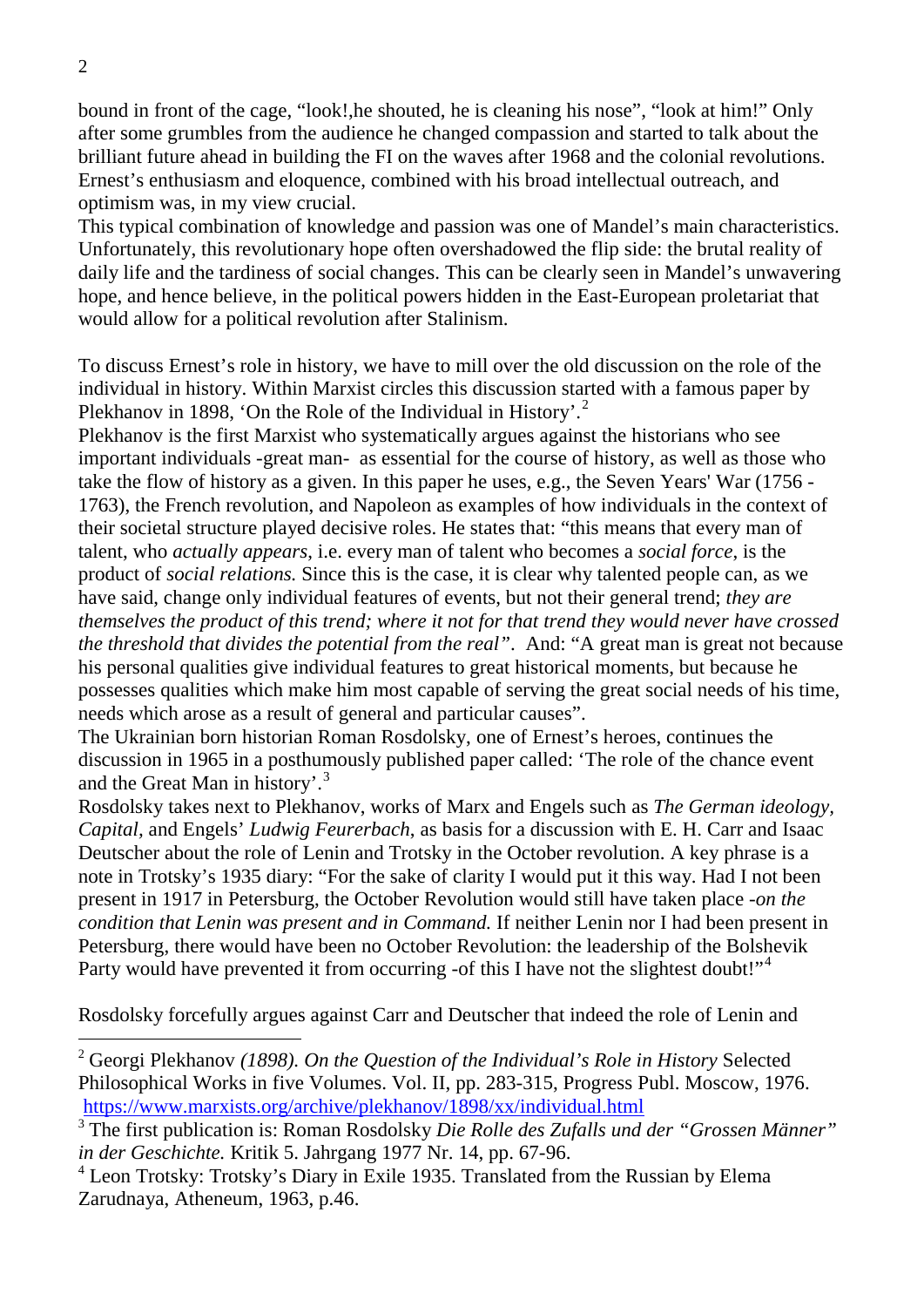Trotsky in the given historical situation was essential. This does not implicate that if there was no Russian Revolution, as we witnessed, nothing would have happened in that period.

Ernest was well aware of this problem of the right person in the right time, and in particular the issue of how to prepare the movement and yourself for these interventions that the tide of history enables.

In his study about the personalities in the Second World War (Hitler, Hirohito, Mussolini, Churchill, Pétain, and de Gaull), he uses Plekhanov and concludes that: "They are, in other words, the powerful sources of social conformism, producing personalities which conform to the needs of social classes or their major fractions".<sup>[5](#page-2-0)</sup>

In assessing these type of analyses, we have to try and understand what this means for the working class. A class with a distinct objective interest, but without a proud stable consciousness, even worse, most often the class has only a so-called false consciousness grounded in the hegemonic bourgeois ideological superstructure. How does a period create the opportunity for some people to stand up and stand out in playing a leadership role? For the socialist movement this entails a multifarious challenge. Not only clear inroads have to be established into the day to day experiences and consciousness of the working class by exemplary actions of individuals and parties, the development of clear maximum and transitional political programmes, but, most and for all, tackling the question on how to create an environment in which we can educate and train potential leaders and spokespersons. Whilst the interests of the capitalist class are well articulated in society by the way education, science and management systems on all levels of human activities are grounded in a long tradition, the antagonistic approach of organising society by the labouring and subordinated people can only become explicated after a political revolution. It is all about the 'crisis of the political leadership' as we know from the 1938 *Transitional programme*. But in order to allow the creation of a leadership, a serious social movement is a prerequisite; otherwise the 'leadership; reduces to an intellectual and propagandistic body. Let me be clear, it is nevertheless in all circumstances essential that we build such bodies and try to let them interact actively with all available social movements.

In Ernest's lifetime, despite the longing for it by our movement, no revolutionary situation emerged in the western world, and hence, our *great man*'s activities were limited to teaching, educating and building organisations to be prepared for fertile situations. In that sense we have to value Ernest's role as voluntarist and over-passionated 'cheer leader' for the exploitation of even the most minute potentialities, a feature he shared with many of his generation. On top of that he expressed his wide ranging cultural and scientific interests. In a very interesting, and equally pessimistic, paper (in Dutch) by his comrade and collaborator Paul Verbraeken, it is shown that Ernest was well aware of the terrible situation of the socialist movement and the need to advance the subjective factor in mobilising the potential powers of the working class. An important issue is the loss of the conviction that a socialist future is possible.<sup>[6](#page-2-1)</sup>

[http://www.ernestmandel.org/nl/anderen/txt/de\\_worsteling\\_van\\_ernest\\_mandel.htm](http://www.ernestmandel.org/nl/anderen/txt/de_worsteling_van_ernest_mandel.htm)

<span id="page-2-0"></span> <sup>5</sup> Ernest Mandel. 'The role of the individual in History: the case of world war two', *New Left Review,* 157, May/June 1986, pp. 61-77.

<span id="page-2-1"></span><sup>6</sup> Paul Verbraeken. *De worsteling van Ernest Mandel*(The wrestle of Ernest Mandel), Vlaams Marxistisch Tijdschrift, Vol.29 (4), 1995, pp. 33-46.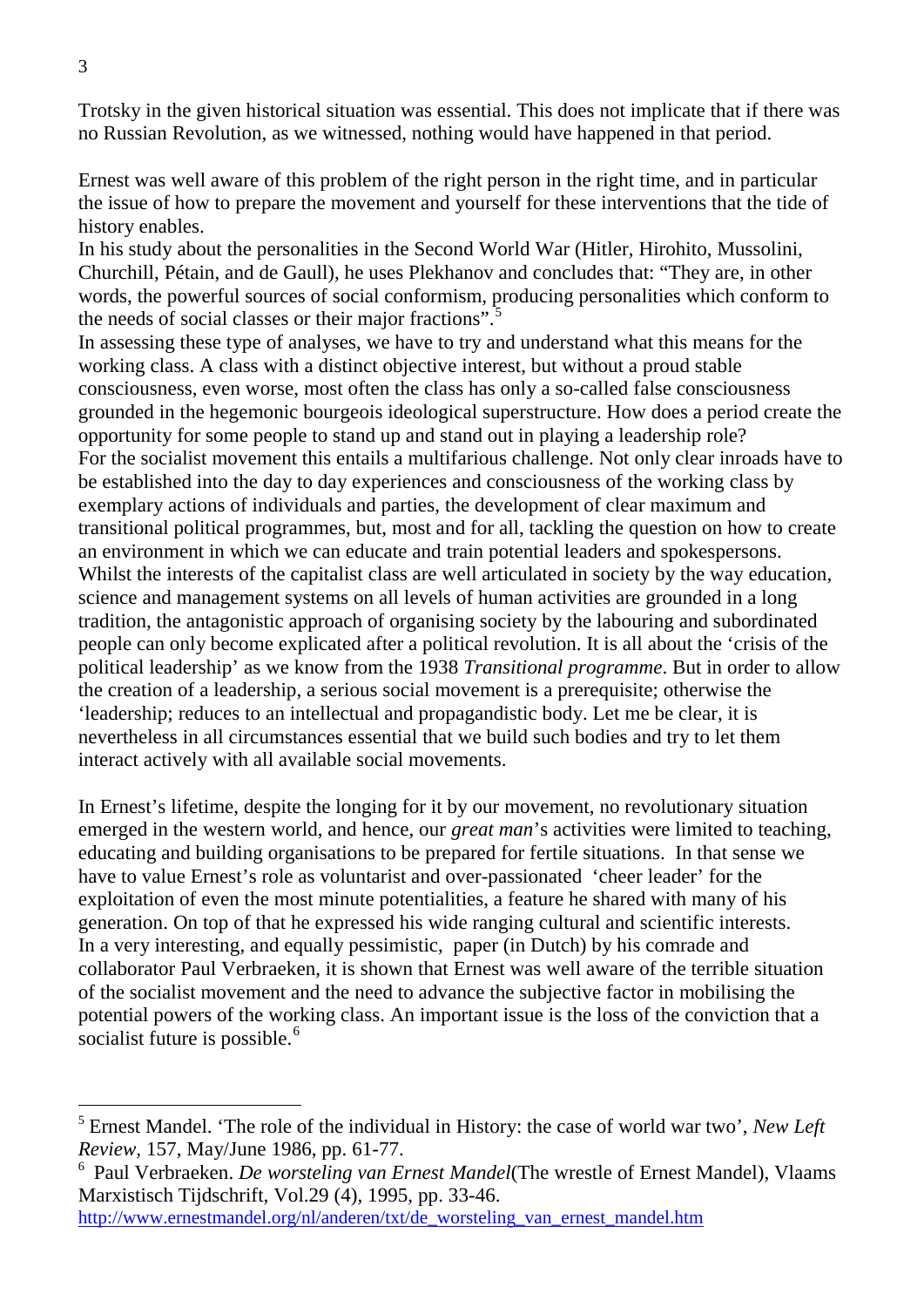Mandel's socialism goes beyond the field of economy in order to understand capitalism in its intrinsic strong and weak aspects, but expands into the broad sense of the human inquiry into nature, including humankind itself.

Mandel as an example of, as Gilbert Achcar phrases it, "an increasingly endangered species of theoreticians of militant Marxism", "[He]…felt a duty to pass on what he knew, to communicate this thirst for knowledge and his intellectual passions".[7](#page-3-0)

It is the historical situation in which he rose (as well described by Stutje), and worked a necessary but almost unreasonable amounts of energy had to be spent in the defence of Marxism, not only vis-a-vis its natural enemy, the bourgeois state and ideology, but also, and often even more forcefully, against the terrible practises of Social Democratic and Stalinist degenerations. This defensive battle weakened, necessarily, the development of offensive new vistas.

Given Ernest Mandel's solid education and political training, he was well situated to play a crucial role for the emerging of new socialist forces after the decolonisation revolutions such as in his close interactions with Che Guevara and the cadres of the spectacular upheavals in 196[8](#page-3-1) and following years.<sup>8</sup>

Mandel's message is always clear, that although the general historical trend is a result of the development of the productive forces, the actual is the result of the conscious intervention of its players, that is to say the prepared political praxis of the working class.

In a not well known paper on morality<sup>[9](#page-3-2)</sup>, he quotes Marx in a letter to Siegfried Meyer. Meyer (1840-72) was a German-American socialist, member of the First International, who took part in the organization of the German workers' movement in New York: "Why I never answered you? Because I was perpetually hovering on the verge of the grave. Therefore I had to use every moment in which I was capable of work in order that I might finish the task to which I have sacrificed my health, my happiness in life and my family. I hope this explanation requires no further supplement. I laugh at the so-called "practical" men and their wisdom. If one chose to be an ox one could of course turn ones back on the agonies of mankind and look after one's own skin. But I should really have regarded myself as unpractical if I had pegged out without completely finishing my book, at least in manuscript".[10](#page-3-3)

This cry from the heart certainly reflects Ernest's own attitude towards the proletarian moral and his statement that Marxism comprises a *unity of two different historically determined societal* activities: the scientific practice and the emancipatory (liberating, socialist) practice.

<span id="page-3-0"></span> $<sup>7</sup>$  Gilbert Achcar: Introduction, Ernest Mandel (1923-1995): An intellectual Portrait, in Gilbert</sup> Achcar (ed.) *The legacy of Ernest Mandel*, Verso, 1999, p.3.

<span id="page-3-1"></span><sup>8</sup> For an excellent, not very political, popular inventory of the miraculous year 1968 see: Mark Kurlansky, *1968: The Year that Rocked the World,* Vintage Books, 2005.

<span id="page-3-2"></span><sup>9</sup> Ernest Mandel, 1983, In Dutch: Marx, Engels en het probleem van de zogenaamde 'dubbele moraal' (Marx, Engels and the problem of the so-called double moral standard). In: Veelzijdig marxisme, acta van het colloquium " De actualiteit van Karl Marx". Interestingly he quotes Kauksky, Lenin, Marx, and Engels, but only refers to Trotsky's famous *Their Morals and Ours.*

<span id="page-3-3"></span>Available at: [http://www.ernestmandel.org/nl/werken/txt/1983/dubbele\\_moraal.htm](http://www.ernestmandel.org/nl/werken/txt/1983/dubbele_moraal.htm) <sup>10</sup> Hanover, 30 April, 1867. MEW Band 31:542, International Publishers, 1942 [https://www.marxists.org/archive/marx/works/download/Marx\\_Engels\\_Correspondence.pdf](https://www.marxists.org/archive/marx/works/download/Marx_Engels_Correspondence.pdf)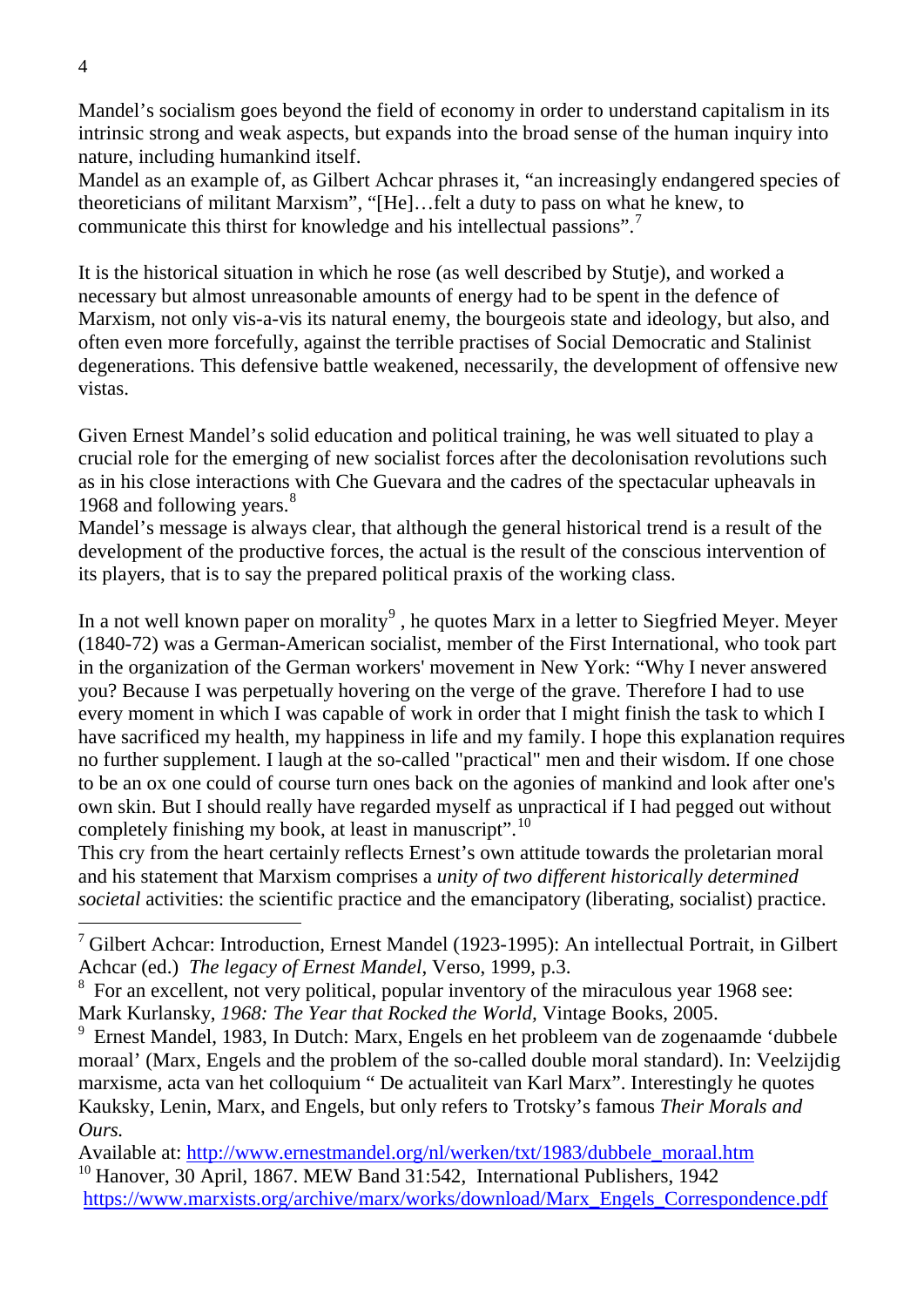In this paper, he then attacks the idea of political interference in scientific work, as we have witnessed in Stalinism. For Mandel anthropologically and humanism dove tail in the socialists' activity of deep research into the laws of motion of the economy in its different phases. The combination of the moral as a guide for ending the exploitation of humans by humans must in its political expression be based on deep knowledge of society and the way people are mentally and psychologically educated in the historical determined capitalist phase of society.

This working like an ox, without chosen to be one, is also reflected in a paper written shortly after Mai '68 in which he gives a historical account of the role of the intellectual in the class struggle over the last centuries. He argues that the changing role of students as "apprentice brain worker" does make their emancipation in line with the working class, but given the relatively free status of students limits their capacities. He concludes with: "The growing integration of mental labour in the production process allows objectively integration between revolutionary students and intellectuals in the revolutionary movement. They will be able, with their permanently increasing political and technological knowledge, to deliver an important contribution to a direct transformation of science that will become a force for societal change. But this does not concern the role of the intellectuals as a social group in the class struggle. That is now only a role of the individual intellectual in solving the central problem of our time: the formation of an effective revolutionary leadership of the proletariat, in order to accomplish a socialist transformation of society".<sup>[11](#page-4-0)</sup>

So, we see Ernest as a tireless activist who sees his role on two fronts. The main battle field is the building and developing of the *Fourth International*, the second front is the persistent scientific study and analysis of this very social battle field itself, on which the forces of the *Fourth International* fight.

In this respect it is useful to touch the important issue of the notion of what a science means. Against all kind of utopian ideas, Marx and Engels adhered to a strict notion of science as an objective activity. This is well illustrated in a letter from Engels to Paul Lafargue, clearly criticising a draft paper of the last: "Marx would protest against 'the political and social ideal' attributed to him by you. When one is an economist, 'a man of science', one does not have an ideal, one elaborates scientific results, and when one is, to boot, a party man, one struggles to put them into practice. But when one has an ideal, one cannot be a man of science, having, as one then does, preconceived ideas." [12](#page-4-1)

We have to bear in mind, that the understanding that also scientific theories and methods are historically contingent only came forcefully to the fore half a century later than this dressing down of Lafargue by Engels, and is still an outstanding problem to be solved.

Mandel is well aware that although the economy and the development of production forces and its consequences for the working class are embedded in wide ranging cultural and social traditions. In order to escape and fight economic determinism and its fatalistic tenets, his innate curiosity let him explore many cultural fields and scientific investigations. His love for music and the arts are well known. Any possibility to visit a museum during his many trips

<span id="page-4-0"></span> <sup>11</sup> Ernest Mandel, 1971. Die Rolle der Intelligenz im Klassenkampf, In: Ernest Mandel, *Die radikaliserung der Jugend,* Internationale Sozialistische Publicationen, 1971, pp.16-28.

<span id="page-4-1"></span><sup>12</sup> Engels to Paul Lafargue, about 11 August 1884, *Marx & Engels Collective Works*, vol. 47, Lawrence & Wishart, 2010, p. 179.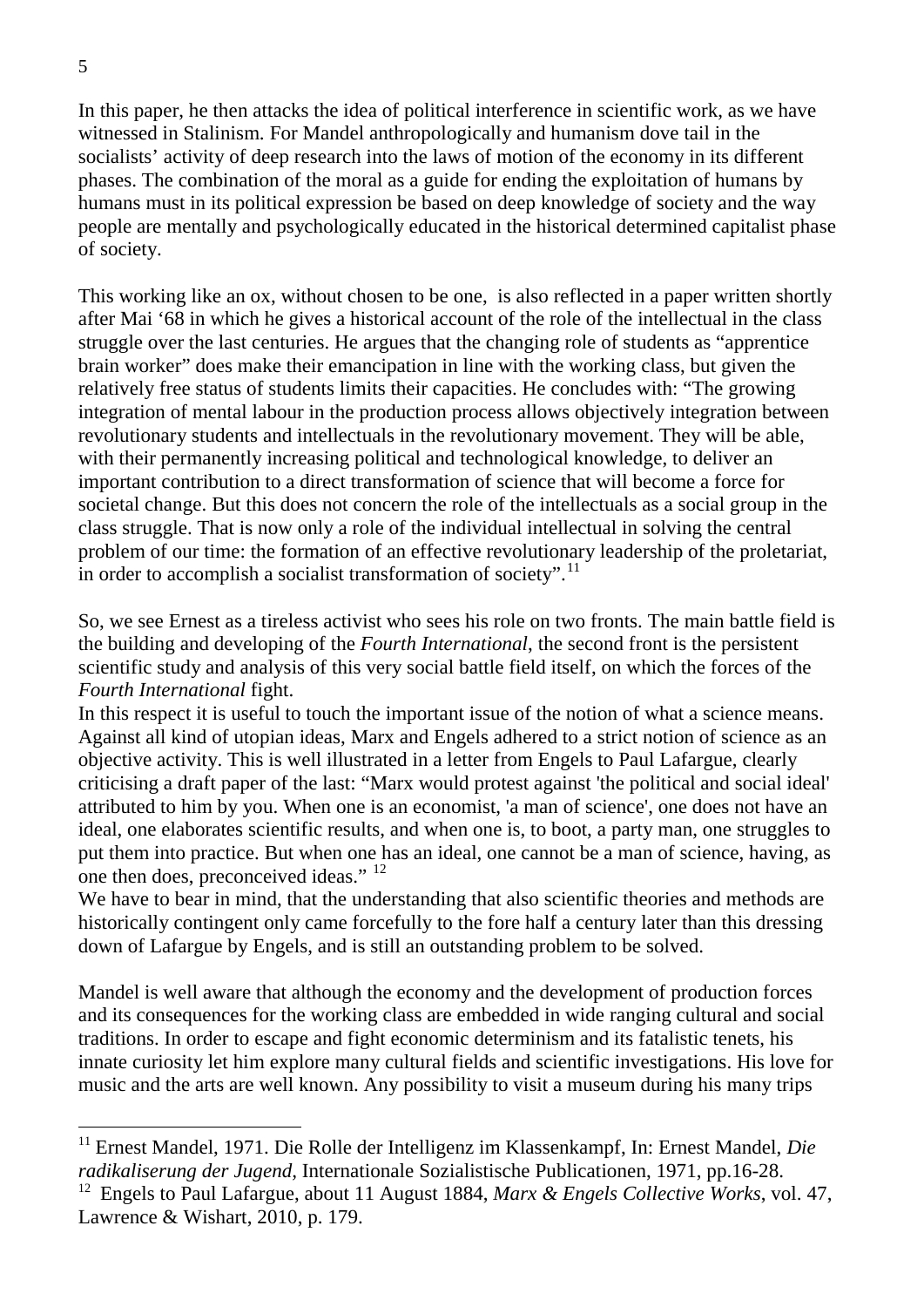was considered. But also his deep interest in biology, anthropology and the historical trajectory of Homo sapiens as such must be emphasised. Because, if we don't know what humans are and where they come from, how can we develop a peaceful human society?

Also the natural sciences which he discussed with his brother Michel, who was a professor of physical chemistry at Leiden University, played a role in his outlook to further vistas for shaping a picture of a socialist society, where the production process could be tailored to humans instead of the other way around. New technologies induce further alienation in capitalist society where the fruits of technology are only used to curb the decline of the profit margins. But in socialism, why could nuclear power not free workers due to its -in principleunlimited energy capabilities. "Would it be possible to have safe nuclear energy under workers control?" as he once asked me.

Not a strange question at all, but not yet on the horizon as the nuclear energy as we know it, is produced by not more than a moderated atomic bomb. New energies, like all balanced new technology need long term planning and that demands socialism in the first place.

As said in the beginning of this talk, talking about Ernest Mandel is also discussing with him. Discussions, which is his real legacy, about all aspects of human culture.

In 1984 he published his *Delightful Murder*. [13](#page-5-0) The book is an attempt to put the elements of greed, private ownership and other human vices in a historical and sociological context. In interviews he explained this activity with the words: "I don't drink and I don't smoke, so reading those thousands thrillers relax me, it helps against the day to day frustrations".<sup>[14](#page-5-1)</sup> In many a critique, it was said that it was too easy and too much of an anticapitalistic template and not a literary critique as such. But the essence of this hobby was, as he said himself, a kind of escapism and in escapism we often express our frustrations, angers and angst in blown up pictures of reality. Reality that in the present society is built on suppression, expropriation and mutual distrust, in other words: crime. So, even if we are critical about Mandel as literary critic, his point is clear and interesting.

Overcoming this unhappiness about the world-as-we-know-it in its positive negation is the conscientious political struggle. Organising this struggle was one of Ernest's greatest obsessions. In this alienated world we have to join forces and build permanent structures to resist and develop strategies for the future. For him it meant building the International and advance open-minded education. On both issues we are confronted with obvious internal tensions. Building an International organisation, including dozens of cultural traditions and histories will always be a - sometimes more, sometimes less - diplomatic wheeling and dealing. The myth of a so-called Leninist party is mainly based on the unfortunate and stupid decision on tenth party congress in  $1921^{15}$  $1921^{15}$  $1921^{15}$ , further exploited in the Stalinist tradition by the religious conviction that the party is the kernel of all trues and wisdom. The very fact that this discussion took place at that time is already proof of the many diverting opinions that filled the discussions. In his excellent book *Lenin Rediscovered*, Lih<sup>[16](#page-5-3)</sup> also shows that complete unity was certainly more a dream than reality in the period Lenin wrote his *What is to be done?* In the same way our own International is constantly struggling with this issue. Unified cohorts

<span id="page-5-0"></span> <sup>13</sup> Ernest Mandel, *Delightful Murder*, Pluto Press, 1984.

<span id="page-5-1"></span><sup>14</sup> Jon Jansen van Galen, Trotzkist als Thrillerkenner, *NRC Handelsblad,* March 2, 1985.  $15$  See for the resolution:

<span id="page-5-3"></span><span id="page-5-2"></span>https://www.marxists.org/history/ussr/government/party-congress/10th/16.htm .<br><sup>16</sup> Lars T. Lih, *Lenin Rediscovered. What is to be done? In context*, Haymarket Books, 2008